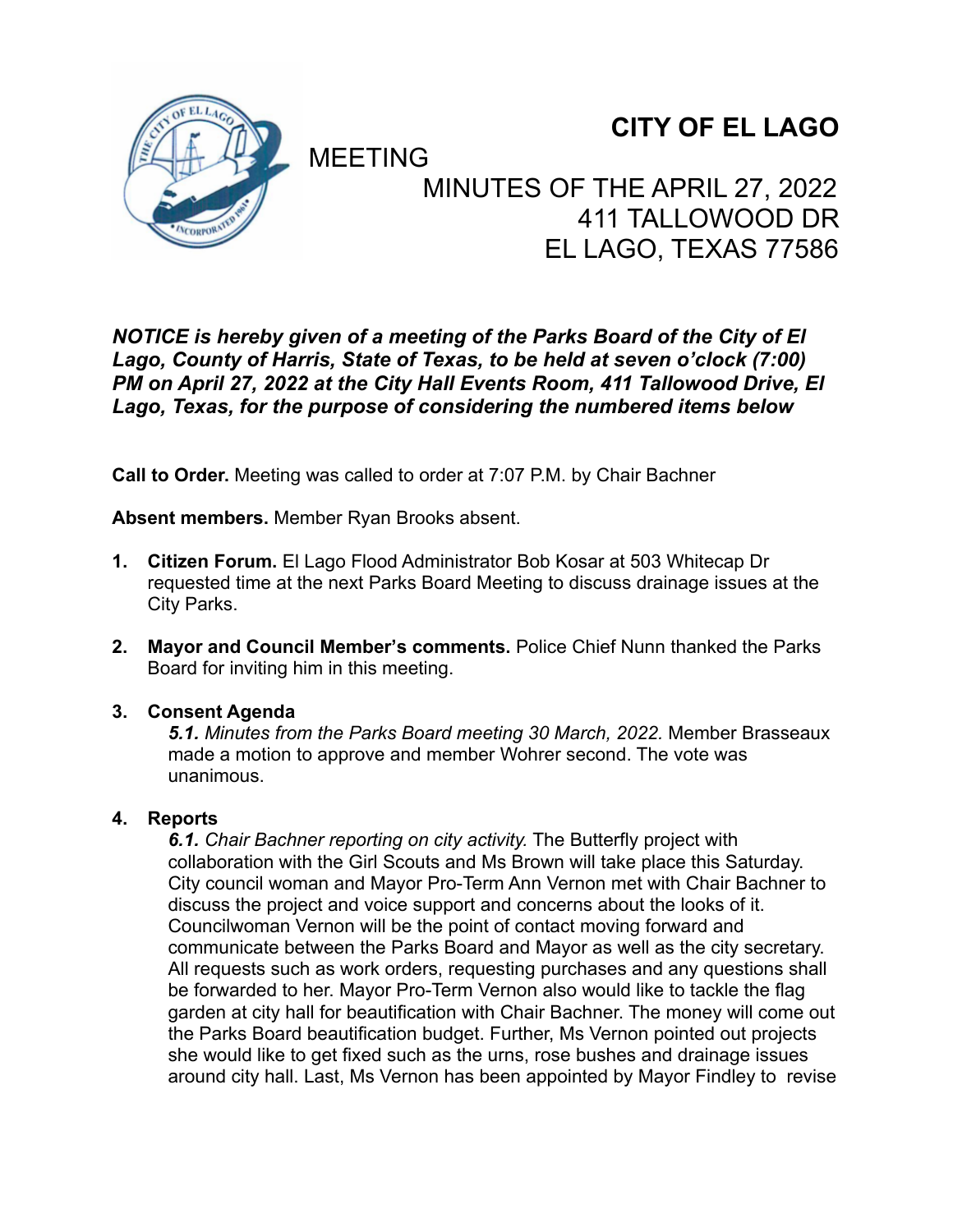and finalize the responsibilities, tasks and protocols for each committee including the Parks Board.

#### **5. Old business**

*7.1. McNair, Witty, and Armstrong Park.* Standing water around playground equipment at Witty Park. Fire ants are present at all parks near sidewalks. Water fountain is leaking at McNair Park and the Witty Park fountain is broken and has to be replaced. Member Wohrer said there is a working water fountain which came from McNair Park which could be used to replace the broken Witty Fountain. Tree limbs need to be trimmed back still. There are empty spaces at Armstrong Park for new trees as the old ones had to be removed. The wood at the Gazebo at Armstrong Park has some rotten pieces which have to be replaced. Trash has blown into some trees, and 2 trees are dead and have to be cut down. Trash can also be found at the entrance of Armstrong park near the City storage garage. No mulch around trees and some flowerbeds. *7.2. Review and edit maintenance items.* Leaking water fountain at McNair Park, broken fountain at Witty Park, removal of trash from McNair and Armstrong Park, Entrance light is broken at Loch Drive entrance, no flag pole light at Bayou View,

check roofing and down spouts of city hall and other building to ensure proper drainage are just some of the new items to be send to Mayor Pro-Term to reach out to city secretary.

#### **6. New business**

*8.1. Electing Vice Chair for the El Lago Parks Board.* Member Ryan Brooks voiced he would like to take the position. Vote passed unanimously in favor for electing Ryan Brooks to Vice Chair.

*8.2. Discuss vegetation options for flowerbed along Lakeshore Drive by McNair park, McNair memorial and memorial at Armstrong Park and mulch options.*  Members agreed to let Member Brasseaux pick out all vegetation. Mulch options ranged from free to 440 dollars for 10 yards with free delivery. The Parks Board is in favor of suggestion to Council to go with the free chipper mulch. Member Brasseaux would like to choose yellow lantana for the McNair Memorial flowerbed. She recommends oleander to be planted at McNair Park to hide the bathrooms.

*8.3. Discuss Yard of the Month.* Members Wohrer, Tully and Brasseaux explained the background of the competition and how judges were picked. More information will be presented at the next meeting after retrieving all info from last Parks Board Chair Deanna Scott.

*8.4. Discuss recommendations to city council on playground repairs/update.* Members are in favor to recommend wood chips for the fall zones and replacing all equipment rather than having city maintenance fix and install old equipment. Chair Bachner is working on updated quotes and constructing a financial overview.

*8.5. Discuss/ Approve new Parks Rules & Regulations.* After discussing the suggested draft, member Rob Wohrer made a motion to postpone item 8.5. to the next parks board meeting on May 25th in order for Chief Nunn to take a look